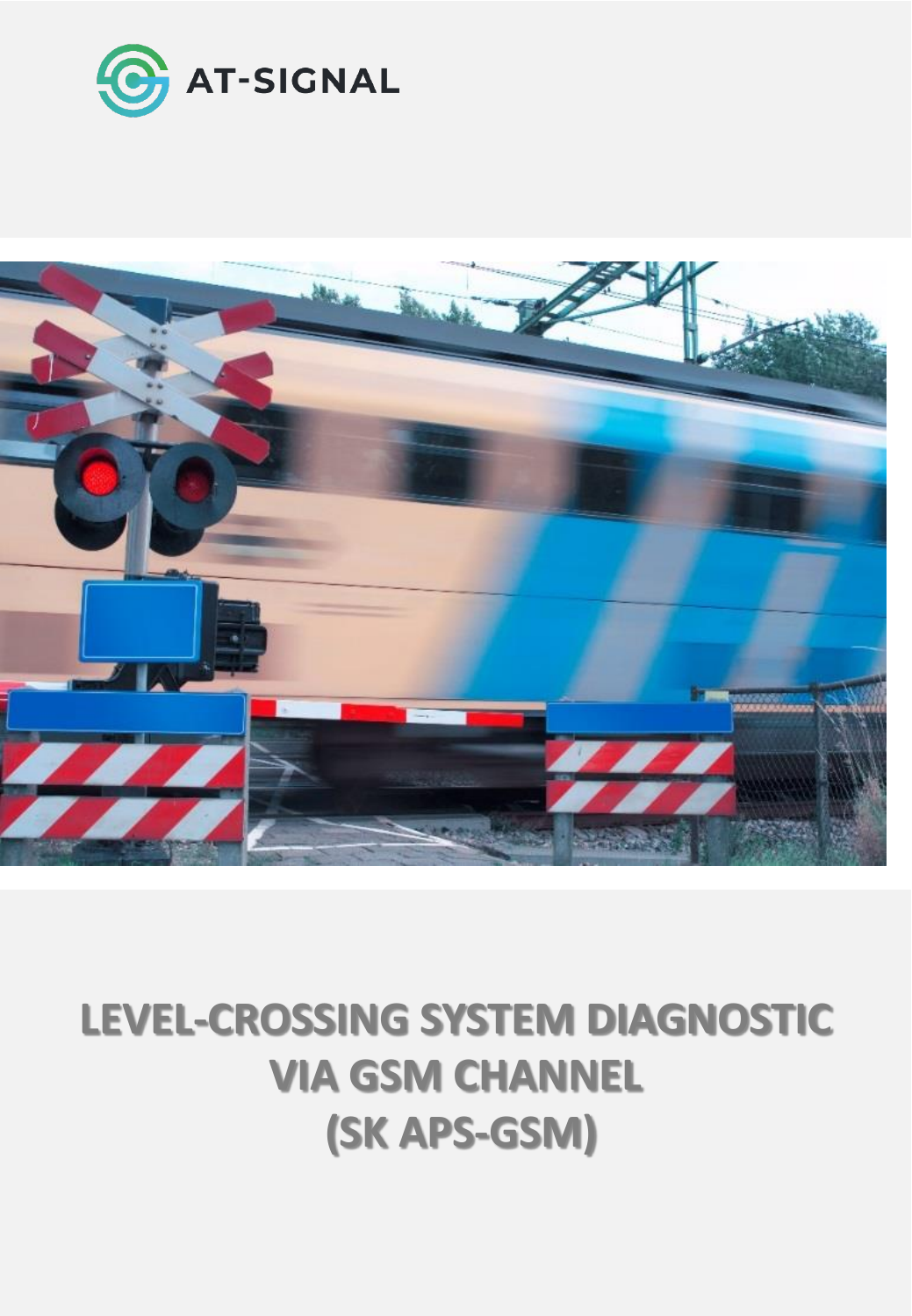



**LEVEL-CROSSING SYSTEM DIAGNOSTIC VIA GSM CHANNEL (SK APS-GSM)**



Level-crossing system diagnostic via GSM channel **SK APS-GSM** – is intended for remote control and transmission of information about operation, serviceability of automatic crossing signaling units (APS), pre-emergency and emergency failures using a wireless communication channel **GSM (GPRS).**

**SK АPS-GSM** consists of following components:

- ❑ Object controller
- ❑ Base controller
- ❑ Man Machine Interface (supervisor's workstation)

The object controller is designed to collect, process information about the state of the level-crossing signaling and transfer it to the base controller. The communication between the object and base controllers is carried out over a radio channel.

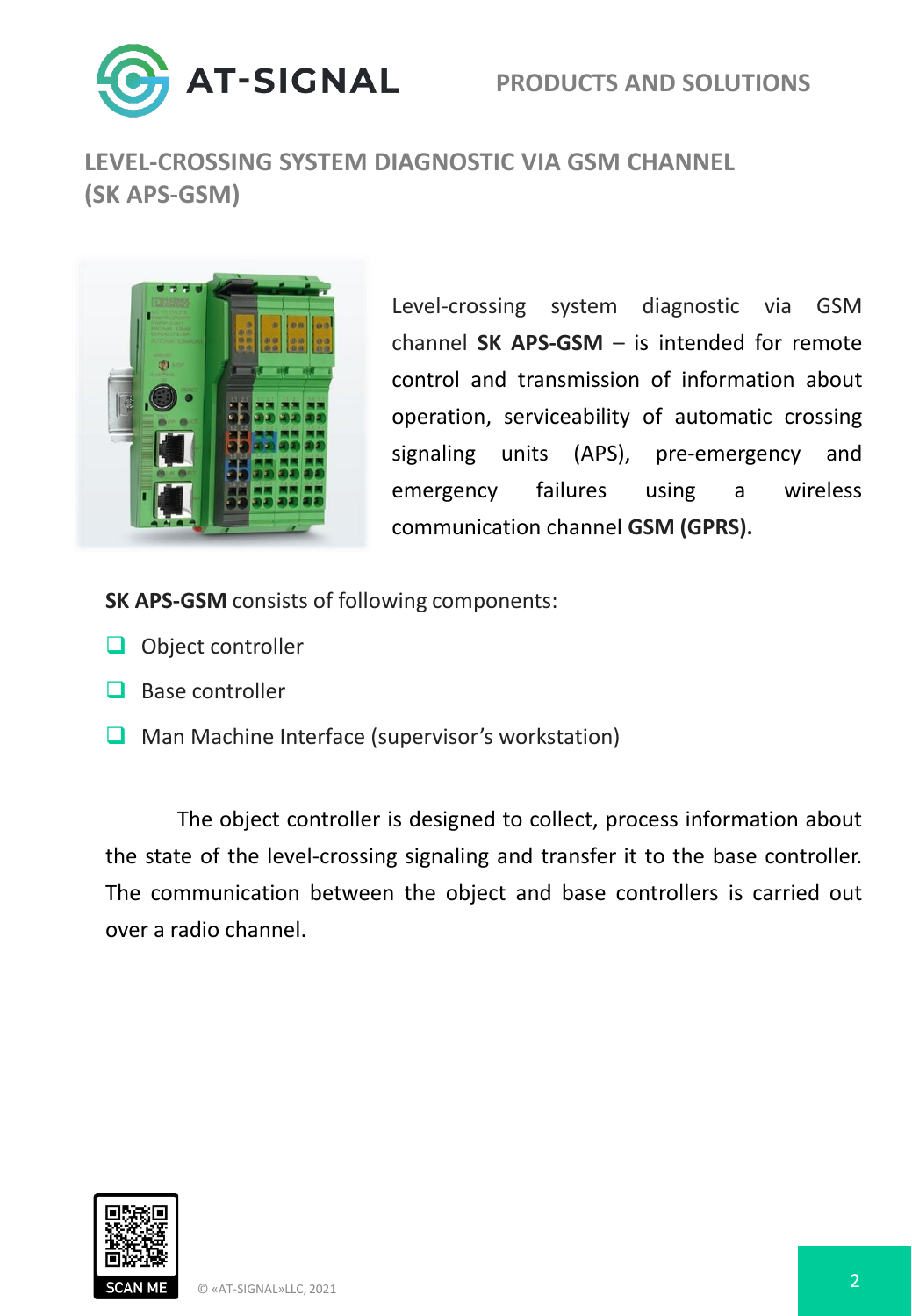

**LEVEL-CROSSING SYSTEM DIAGNOSTIC VIA GSM CHANNEL (SK APS-GSM)**

The object controller is placed in a relay cabinet for monitored levelcrossing and has an external antenna, which is installed on the outside of the relay cabinet on the roof in any convenient place.

The base controller is designed to receive information from the object controller, process and generate control indications for the operator's workstation.



**SK APS-GSM System architecture**

The base controller with a built-in radio communication antenna is located in the dispatcher's room and looks like a closed, wall-mounted unit powered by an uninterruptible power supply.

The Man Machine Interface is designed to provide the dispatcher with information on the status of monitored level-crossings.